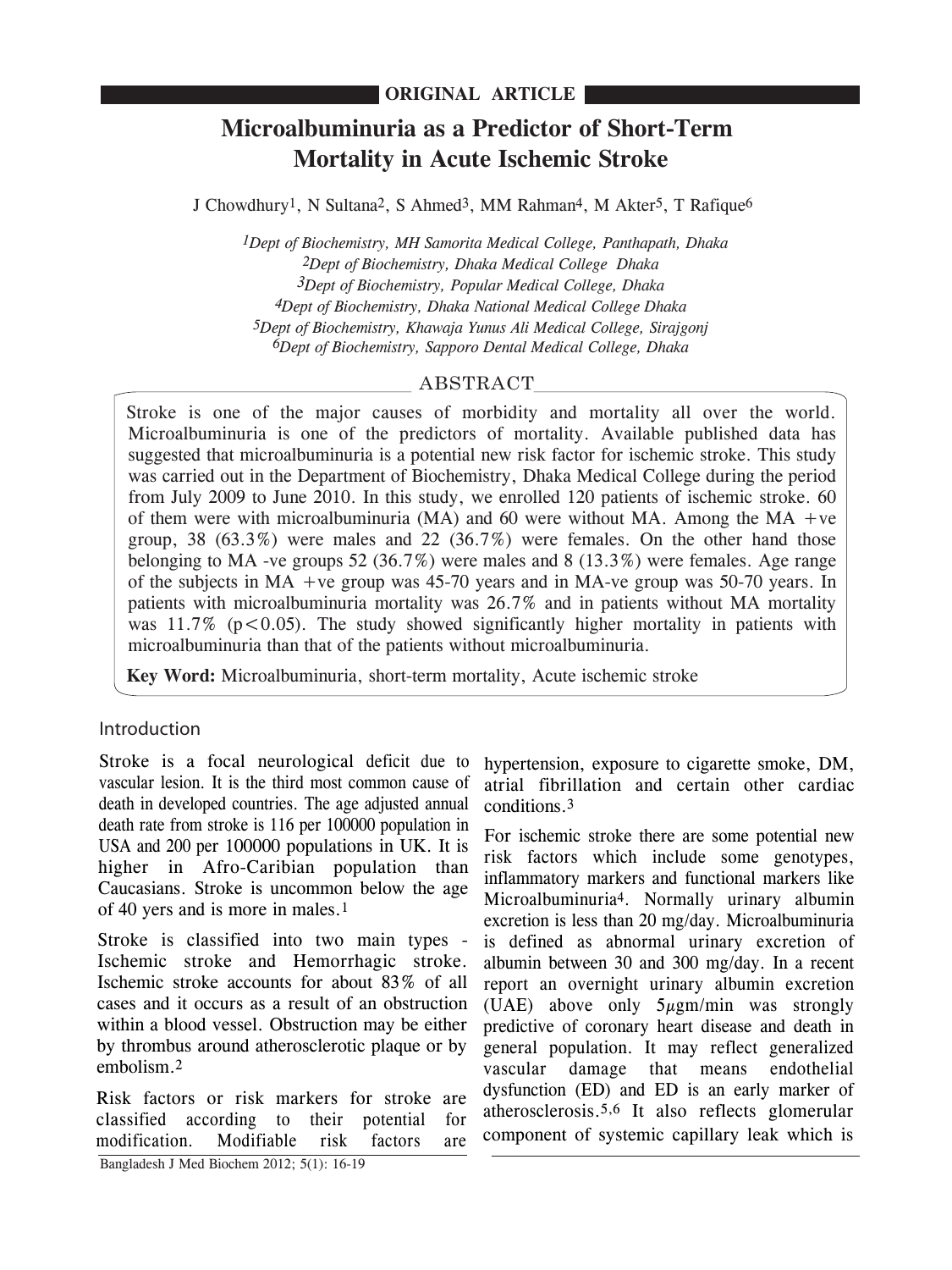fundamental to the pathogenesis of any acute stress condition.7

There is a close relation between atherosclerosis, endothelial dysfunction (ED) and leakage of protein through glomerulus. ED can be considered when endothelial properties have changed in a way that is inappropriate with regard to the preservation of organ function. In ED most potent endogenous vasodilator, Nitric oxide production or its activity, is hampered which leads to arterial vasoconstriction. This causes increase arterial as well as glomerular pressure and permeability. In ED, glomerular basement membrane losses its normal negative charges8.

ED also causes loss of surface heparin like proteoglycan molecules that prevent thrombus formation and smooth muscle growth thus promoting thrombus formation and intimal thickening which enhance atherosclerosis. So in ED both MA and atherosclerosis are found. Most of the acute ischemic stroke happened due to atherosclerosis by sudden occlusion of the lumen developed by the superimposed thrombosis or hemorrhage into atheroma9.

Microalbuminuria and atherosclerosis found in ED is manifested as increased intima-media thickness of common carotid arteries10.

Measurement of urinary microalbumin may be one of the most important screening tests for determining the risk of atherosclerotic disease as well as those who are prone to develop ischemic stroke. In Bangladesh no definite data regarding microalbuminuria which predicts mortality that occurs within 14 days of the attack in acute ischemic stroke available. Therefore the present study is designed to explore the correlation between microalbuminuria and mortality in acute ischemic stroke patients.

## Materials & Methods

A cross sectional study was carried out in the Department of Biochemistry, Dhaka Medical College, Dhaka with active cooperation of the

Department of Neurology, DMCH from July 2009 to June 2010. A total of 120 hospitalized patients with acute ischemic stroke were selected as study subjects. 60 patients of acute ischemic stroke with microalbuminuria and 60 patients of acute ischemic stroke without microalbuminuria were selected. Patients with DM, Renal disease, Liver disease, heart failure, acute febrile illness, infection of urinary tract were excluded from the study.

Laboratory analysis was done with fasting venous blood and urine. Spot urine was collected in eppendorf and was stored at  $-35^\circ$ c until analytical measurements done. Microalbuminuria was estimated by immunometric method.

With all aseptic precautions 5 ml fasting venous blood was collected by disposable plastic syringe. Blood was transferred immediately into clean test tube. Collected blood was allowed to clot and centrifuged at 3000 rpm. Separated serum was collected in eppendorf tube and labeled properly for estimation of fasting blood sugar, lipid profile and serum creatinine.

Statistical analysis was performed by using computer based software SPSS version 17.0. The data were expressed as the Mean+SD. Unpaired Student's 't' test, Chi-square test, Logistic Regression analysis was used to see the level of significance. 95% confidence limit  $(p<0.05)$  was taken as level of significance.

## Results

Table-I shows the age distribution of the study subjects in terms of assigned age groups. It was found that 4  $(6.7\%)$  MA +ve and no MA -ve group belonged to the age group of  $\leq 50$  years. In age group  $50-59$  years  $8(13.3\%)$  were  $MA+ve$  and 22 (36.7%) were MA-ve. In  $\geq 60$ years age group 48 (80%) were  $MA +ve$  and 38 (63%) were MA -ve.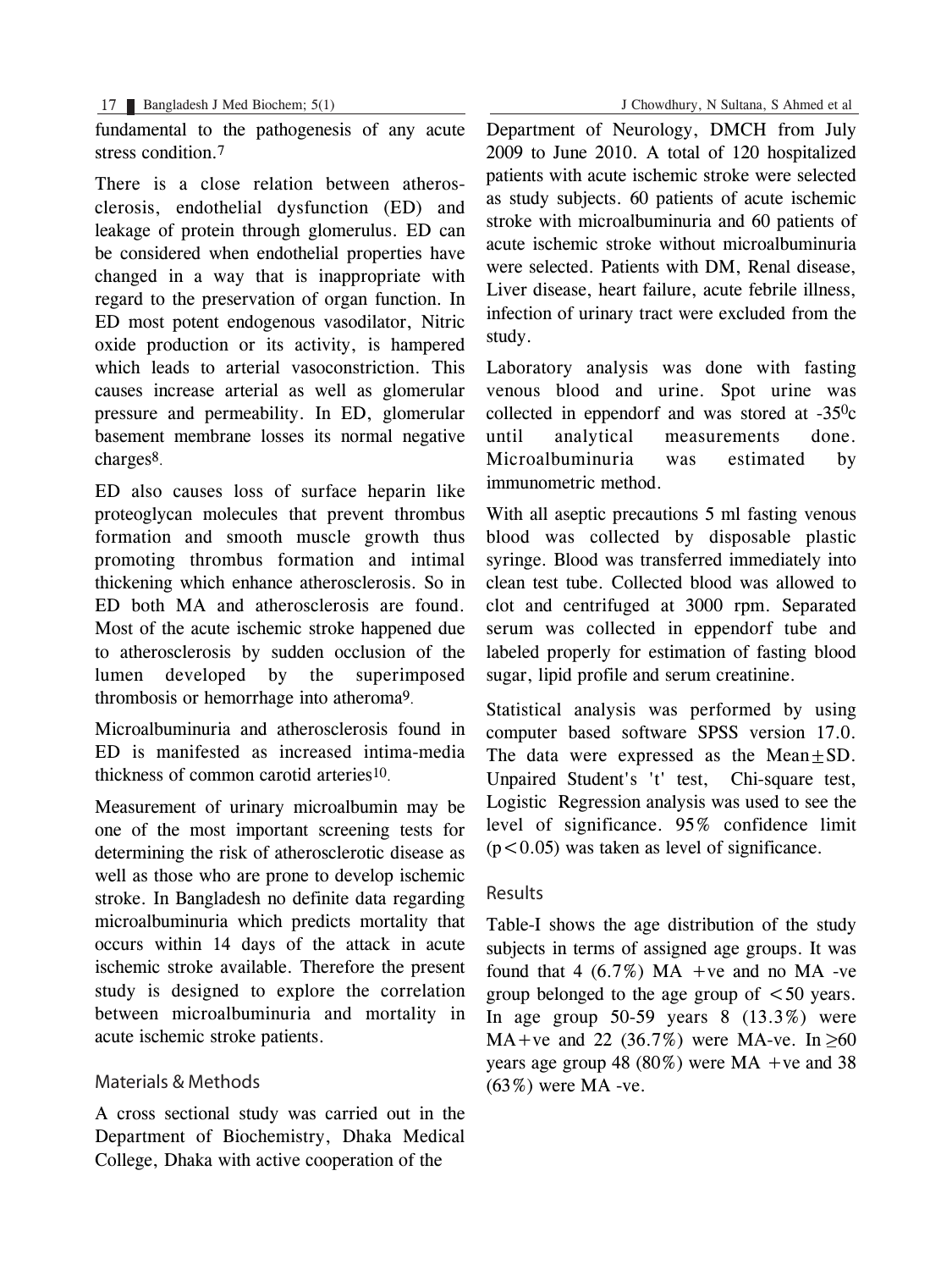Microalbuminuria as a Predictor of Short Term Mortality in Acute

|  | <b>Table-I:</b> Distribution of the study subjects by age |
|--|-----------------------------------------------------------|

| Age (years)   | $MA + ve$        |         | MA-ve            |                  | $\chi^2$ value | P value |
|---------------|------------------|---------|------------------|------------------|----------------|---------|
|               | Frequency        | Percent | Frequency        | Percent          |                |         |
| < 50          | $\overline{4}$   | 6.7     | $\theta$         | $\boldsymbol{0}$ |                |         |
| 50-59         | 8                | 13.3    | 22               | 36.7             | 5.848          | > 0.05  |
| $\geq 60$     | 48               | 80.0    | 38               | 63.3             |                |         |
| Mean $\pm$ SD | $62.96 \pm 7.94$ |         | $60.97 \pm 6.03$ |                  |                |         |
| Range         | $45.00 + 70.00$  |         | $50.00 + 70.00$  |                  |                |         |

*Chi-square test was done to test level of significance*

Distribution of the  $MA+ve & MA-ve$  according to sex was shown in Table II. In this study among the MA+ve group, 38 (i.e  $63.3\%$ ) were males while 22 (36.7%) were females. On the other hand those belonging to MA-ve group, 52  $(86.7%)$  were males and  $8(13.3%)$  were females. In both group stroke was more common in males.

**Table-II:** Distribution of the study subjects by sex

| $MA + ve$ |         | MA-ve     |         |       |                         |
|-----------|---------|-----------|---------|-------|-------------------------|
| Frequency | Percent | Frequency | Percent |       |                         |
| 38        | 63.3    | 52        | 86.7    | 4.356 | < 0.05                  |
| 22        | 36.7    | 8         | 13.3    |       |                         |
|           |         |           |         |       | $\hat{X}$ value P value |

*Chi-square was done to test level of significance*

**Table-III:** shows association of short term mortality with microalbuminuria among the study subjects. Among MA+ve and MA-ve cases number of patients expired were 73.3% & 26.7% respectively.  $\chi$ 2 value was 4.357, p value  $< 0.05$  and odds ratio was 2.75 which was statistically significant.

**Table-III:** Association of short term mortality with microalbuminuria among the study subjects

| MA                            | <b>Expired</b> | <b>Survived</b> |       | $\chi^2$ Value P Value | <b>OR</b> |
|-------------------------------|----------------|-----------------|-------|------------------------|-----------|
| $MA + ve 44$ (73.3) 53 (88.3) |                |                 | 4.357 | < 0.05                 | 2.75      |
| $MA$ ve 16 (26.7)             |                | 7(11.7)         |       |                        |           |

c**<sup>2</sup>** *test was done to test level of significance*

Logistic regression of the short term mortality with respect to MA in acute ischemic stroke patient was shown in Table -IV. Here regression coefficient was 2.445 and odds ratio was 11.530. Analysis shows there was a significant relation between mortality and MA.

**Table-IV:** Logistic regression of the short term mortality with respect to MA in acute ischemic stroke

| Parameter          | <b>Regression</b><br><b>Coefficient</b><br>(B) | SE    | p value | Odds ratio<br>[Exp(B)] |  |
|--------------------|------------------------------------------------|-------|---------|------------------------|--|
| $MA + Ve$<br>MA-Ve | 2.445                                          | 0.539 | 0.10    | 11.530                 |  |
| Reference category | 1                                              |       |         |                        |  |

#### Discussion

Stroke has got some risk factors. Various studies have been done throughout the world to study the risk factors of ischemic stroke and also the predictors of mortality of stroke patients. Besides the conventional risk factors, recently MA has been considered as a potential new risk factor for ischemic stroke. It has also been studied as a predictor of mortality.

In the present study, the age of the study population ranged from 45-70 years. In  $MA+ve$ groups 86% and in MA-ve groups 63% respectively were belonged to the age group of  $\geq 60$ . In case of distribution of sex in MA+ve groups, males were 63.3% and female were 36%. Whereas in MA-ve group males were 86.7% and females were 13.3%.The Differences of mean age and sex between two groups were not found to be statistically significant.

The present study revealed mortality of stroke patients with MA and without MA. In patients with MA mortality was 26.7% and in patients without MA mortality was 11.7%. Chi-square test and Logistic regression analysis showed the mortality to be significantly higher in patients with MA. This finding is consistent with the study of Ghosh *et al* 2. who conducted a